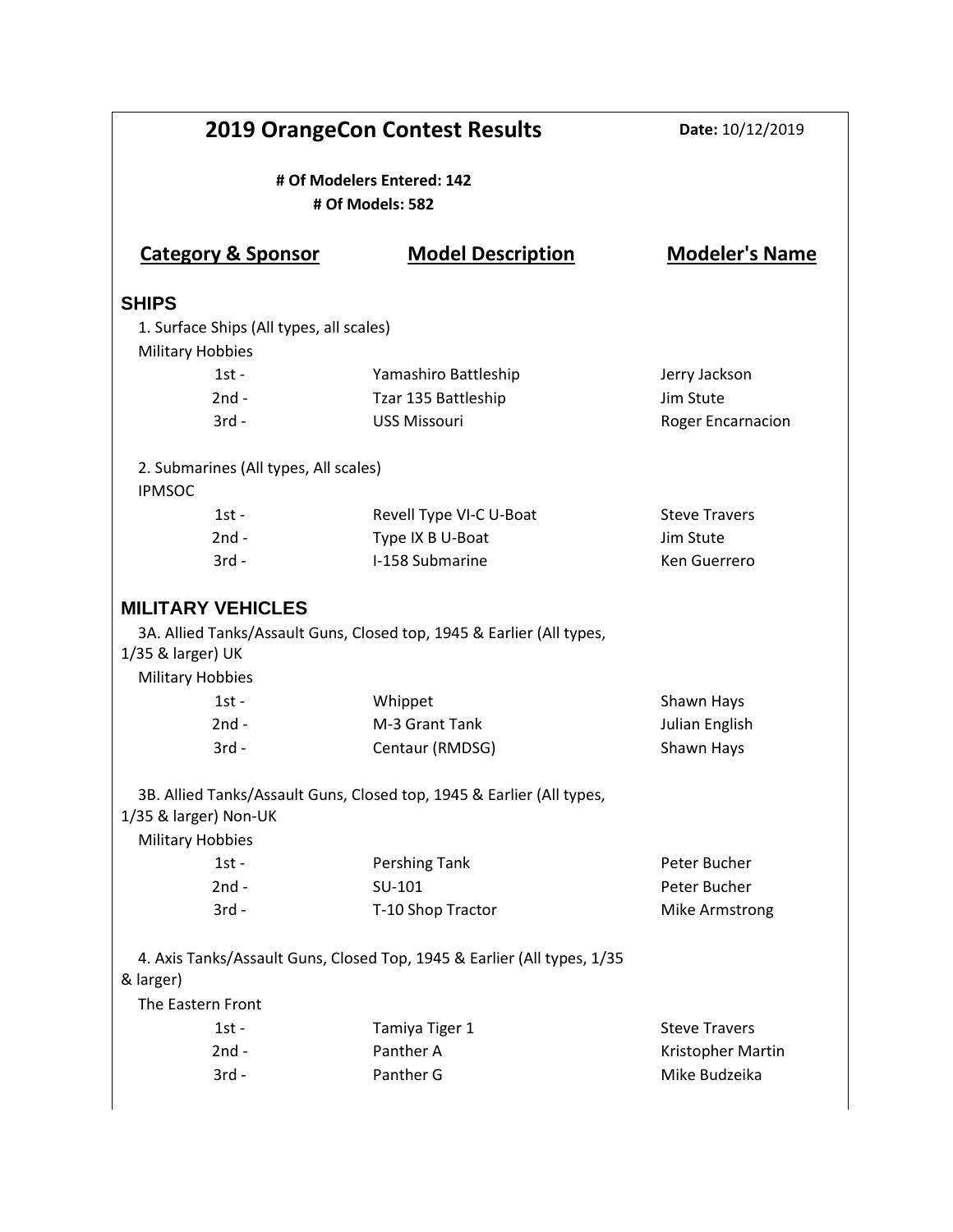|                                                                                 | 5A. Tanks/Assault Guns, Closed Top, 1945 & Later (All types, 1/35 &     |                      |
|---------------------------------------------------------------------------------|-------------------------------------------------------------------------|----------------------|
| larger) Russian                                                                 |                                                                         |                      |
| <b>Military Hobbies</b>                                                         |                                                                         |                      |
| $1st -$                                                                         | $T-90$                                                                  | Peter bucher         |
| $2nd -$                                                                         | T-90MS MBT Tiger Model                                                  | Mike Hutchison       |
| $3rd -$                                                                         | Russian T-90                                                            | Jim Spellmire        |
| larger) NATO                                                                    | 5B. Tanks/Assault Guns, Closed Top, 1945 & Later (All types, 1/35 &     |                      |
| <b>Military Hobbies</b>                                                         |                                                                         |                      |
| $1st -$                                                                         | Tiran 6 Tank                                                            | Konrad Schreier      |
| $2nd -$                                                                         | Isreali Merkava MKII B                                                  | Don Hayes            |
| $3rd -$                                                                         | Type 90 Tank                                                            | Pascal H Zandt       |
| Powered                                                                         | 6A. Artillery & Open Top Self-Propelled Guns (All Types, 1/35 & larger) |                      |
| Pasadena Modelers Society                                                       |                                                                         |                      |
| $1st -$                                                                         | Russian 251 Artillery Truck                                             | <b>Kevin Collins</b> |
| $2nd -$                                                                         | Wespie                                                                  | Peter Bucher         |
| $3rd -$                                                                         | Trumpeter S-51                                                          | Joseph Rocamora      |
| Non-Powered                                                                     | 6B. Artillery & Open Top Self-Propelled Guns (All Types, 1/35 & larger) |                      |
| Pasadena Modelers Society                                                       |                                                                         |                      |
| $1st -$                                                                         | Krupp 42cm Big Bertha                                                   | Sean Fallesen        |
| $2nd -$                                                                         | Skoda Heavy Seige Howitzer                                              | Jim Frye             |
| $3rd -$                                                                         | Trumpeter B-4                                                           | Joseph Rocamora      |
| <b>Military Hobbies</b>                                                         | 7. Wheeled, Half Track, Tracked, Armored Vehicles (1/35 & larger)       |                      |
| $1st -$                                                                         | JGSDF Type 16                                                           | Stan Spooner         |
| $2nd -$                                                                         | Autoblinda AB41                                                         | Joe Mendez           |
| $3rd -$                                                                         | White Sox Car                                                           | Mike Budzeika        |
|                                                                                 | 8. Wheeled, Half Track, Tracked, Un-Armored Vehicles (1/35 & larger)    |                      |
| <b>IPMSOC</b>                                                                   |                                                                         |                      |
| $1st -$                                                                         | Chevy LRD6 Truck                                                        | Peter Bucher         |
| $2nd -$                                                                         | Landwasser Schlepper                                                    | Jim Frye             |
| $3rd -$                                                                         | "On Your Other Left"                                                    | Jim Spellmire        |
| 9. Medium Scale Military Vehicles Allied (All types 1/36-1/50)<br><b>IPMSOC</b> |                                                                         |                      |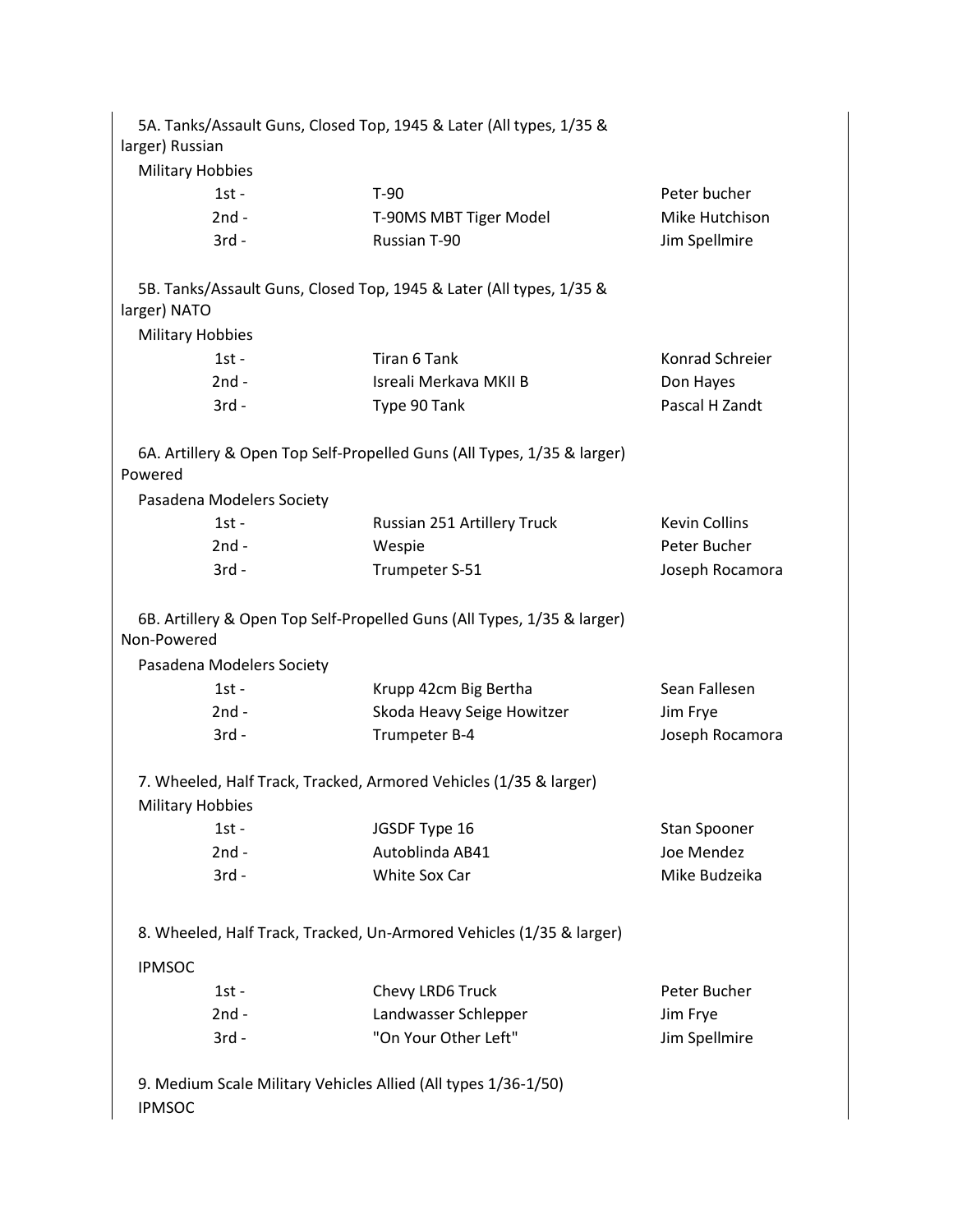|                   | $1st -$                                        | <b>Cromwell Cruiser</b>                                           | Konrad Schreier        |
|-------------------|------------------------------------------------|-------------------------------------------------------------------|------------------------|
|                   | $2nd -$                                        | M4A3E8 76mm Wet Sherman                                           | Konrad Schreier        |
|                   | $3rd -$                                        | Type 16 Support Vehicle                                           | Don Hayes              |
|                   |                                                |                                                                   |                        |
| <b>IPMSOC</b>     |                                                | 10. Medium Scale Military Vehicles Axis (All types 1/36-50)       |                        |
|                   | $1st -$                                        | <b>SD KF2 232</b>                                                 | <b>Bill Evans</b>      |
|                   | $2nd -$                                        | Tranquility Before the Storm                                      | <b>Grant Mayberry</b>  |
|                   | $3rd -$                                        | N/A                                                               |                        |
|                   |                                                | 11. Small Scale Military Vehicles (All types, 1/51 & smaller)     |                        |
| Darnell Pocinich  |                                                |                                                                   |                        |
|                   | $1st -$                                        | Lorraine 38L                                                      | <b>Bill Evans</b>      |
|                   | $2nd -$                                        | Challenger I                                                      | <b>Ed Martin</b>       |
|                   | $3rd -$                                        | FT17                                                              | <b>Timothy Ganski</b>  |
| <b>AUTOMOTIVE</b> |                                                |                                                                   |                        |
|                   |                                                | 12A. Factory Stock & Replica Stock, Domestic & Foreign (All types |                        |
|                   | 1/19-1/31) 1969 & Earlier                      |                                                                   |                        |
| <b>IPMSOC</b>     |                                                |                                                                   |                        |
|                   | $1st -$                                        | Mercedes Hauler                                                   | John Teresi            |
|                   | $2nd -$                                        | 1969 Yenko Camero                                                 | Jay Coburn             |
|                   | $3rd -$                                        | 1969 Ford Galaxy                                                  | Pablo Marez            |
|                   |                                                |                                                                   |                        |
|                   | 1/19-1/31) 1970 & Newer                        | 12B. Factory Stock & Replica Stock, Domestic & Foreign (All types |                        |
| <b>IPMSOC</b>     |                                                |                                                                   |                        |
|                   | $1st -$                                        | 1972 Chevy Truck                                                  | Mark Jones             |
|                   | $2nd -$                                        | 2016 Ford GT                                                      | Jeff Corder            |
|                   | 3rd -                                          | 2017 Ford GT                                                      | C.J. Morales           |
|                   |                                                |                                                                   |                        |
|                   | 13. Customs and Low Riders                     |                                                                   |                        |
| <b>IPMSOC</b>     |                                                |                                                                   |                        |
|                   | $1st -$                                        | 1955 Rolls Royce                                                  | Oliver Galgani         |
|                   | $2nd -$                                        | 1967 Chevy Impala                                                 | <b>Dennis Martinez</b> |
|                   | $3rd -$                                        | Trailer Park Limo Ford Pickup                                     | Dave McGowen           |
|                   | 14A. Hot Rods and Street Machines 1965 & Older |                                                                   |                        |
| <b>IPMSOC</b>     |                                                |                                                                   |                        |
|                   | $1st -$                                        | Foose Pickup                                                      | Art Laski              |
|                   | $2nd -$                                        | P-29 Roadster                                                     | John Teresi            |
|                   | $3rd -$                                        | 39 Plymouth Air Radial Truck                                      | John Teresi            |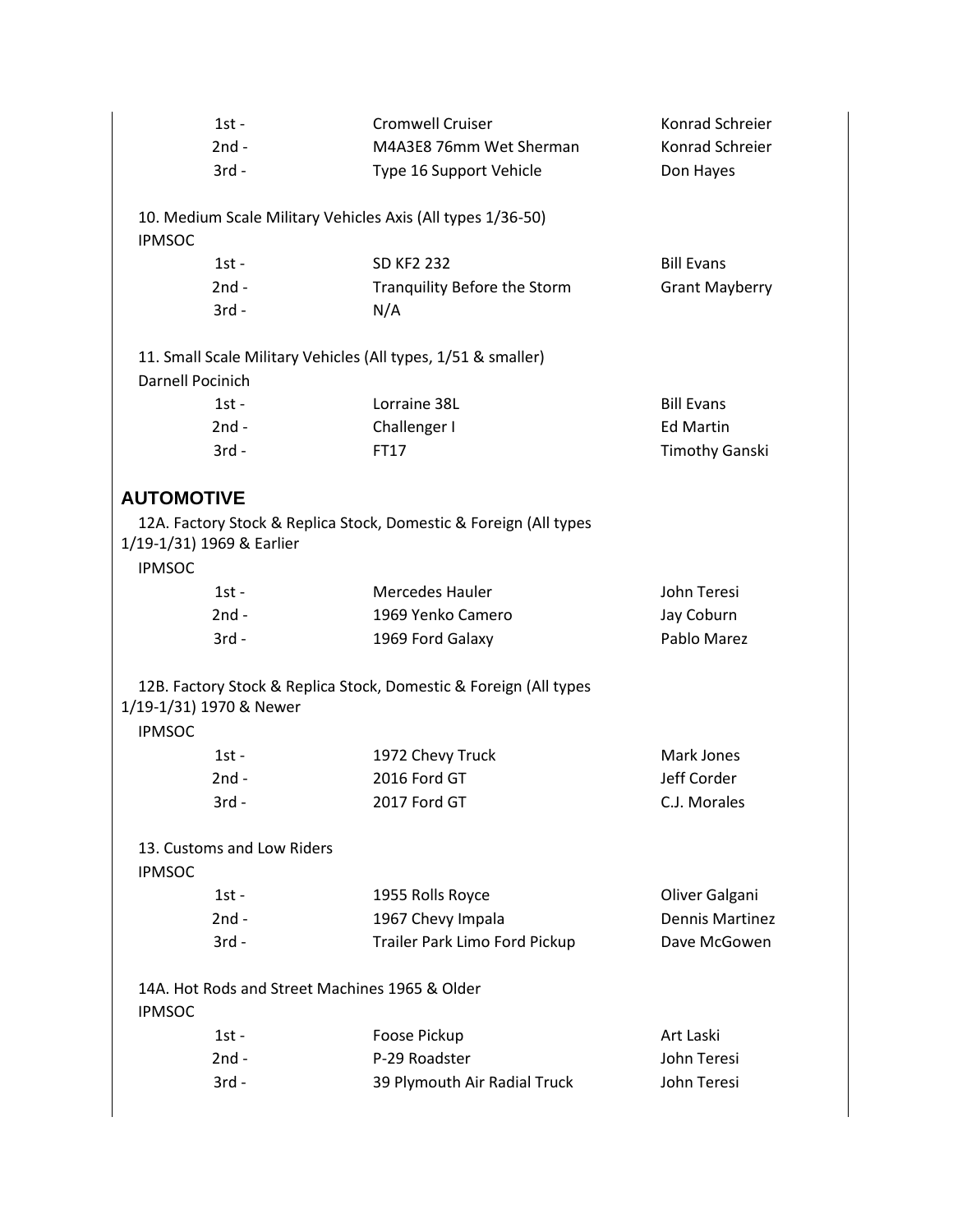| <b>IPMSOC</b>      | 14B. Hot Rods and Street Machines 1966 & Later                   |                                                                    |                      |
|--------------------|------------------------------------------------------------------|--------------------------------------------------------------------|----------------------|
|                    | $1st -$                                                          | 1970 GSX Buick Flipnose                                            | John Teresi          |
|                    | $2nd -$                                                          | <b>AMT Monkees Mobile</b>                                          | <b>Charles Ruth</b>  |
|                    | $3rd -$                                                          | <b>Gulf Seven</b>                                                  | Mark Jones           |
| <b>IPMSOC</b>      |                                                                  | 15. Competition Vehicles, Straight Line (All types, 1/19-1/31)     |                      |
|                    | $1st -$                                                          | Barry Setler 1/16 Scale Dragster                                   | John Teresi          |
|                    | $2nd -$                                                          | Tommy IVO Dragster                                                 | Jeff Corder          |
|                    | $3rd -$                                                          | 132 Ford Dragster                                                  | John Teresi          |
| 1/31) Front Engine | Laski Scale Specialties                                          | 16A. Competition Vehicles, Oval Track & Road Race (All types 1/19- |                      |
|                    | $1st -$                                                          | V6 Sedan Lotus                                                     | Mark Jones           |
|                    | $2nd -$                                                          | Tamiya Mercedes Benz CLK                                           | <b>Gary Curry</b>    |
|                    | $3rd -$                                                          | <b>WRC Corolla</b>                                                 | Michael Jordan       |
| 1/31) Rear Engine  | Laski Scale Specialties                                          | 16B. Competition Vehicles, Oval Track & Road Race (All types 1/19- |                      |
|                    | $1st -$                                                          | Lotus <sub>78</sub>                                                | Jeff Corder          |
|                    | $2nd -$                                                          | jaguar XJ-129                                                      | Dany Galgani         |
|                    | $3rd -$                                                          | Love Bug                                                           | <b>Rusty Price</b>   |
| <b>IPMSOC</b>      | 17. Miscellaneous Vehicles (All types & scales)                  |                                                                    |                      |
|                    | $1st -$                                                          | 1948 Ford Brush Truck                                              | <b>Herb Deeks</b>    |
|                    | 2nd -                                                            | 1923 Ford Flatbed Truck                                            | Foster Rash          |
|                    | $3rd -$                                                          | 1936 BMW                                                           | Art Laski            |
| Darnell Pocinich   | 18. Motorcycles (All types & scales)                             |                                                                    |                      |
|                    | $1st -$                                                          | Triumph Chopper                                                    | John Teresi          |
|                    | $2nd -$                                                          | Coca Cola Trike                                                    | John Teresi          |
|                    | $3rd -$                                                          | Suzuki Hayabusa                                                    | Jeff Corder          |
| <b>AIRCRAFT</b>    |                                                                  |                                                                    |                      |
|                    | 19. 1/72 Small Prop (Single Engine)<br><b>Brookhurst Hobbies</b> |                                                                    |                      |
|                    |                                                                  |                                                                    | Keith Mundt          |
|                    | $1st -$                                                          | FW-190A-5                                                          |                      |
|                    | $2nd -$                                                          | FW-190A-8                                                          | <b>Robert Peters</b> |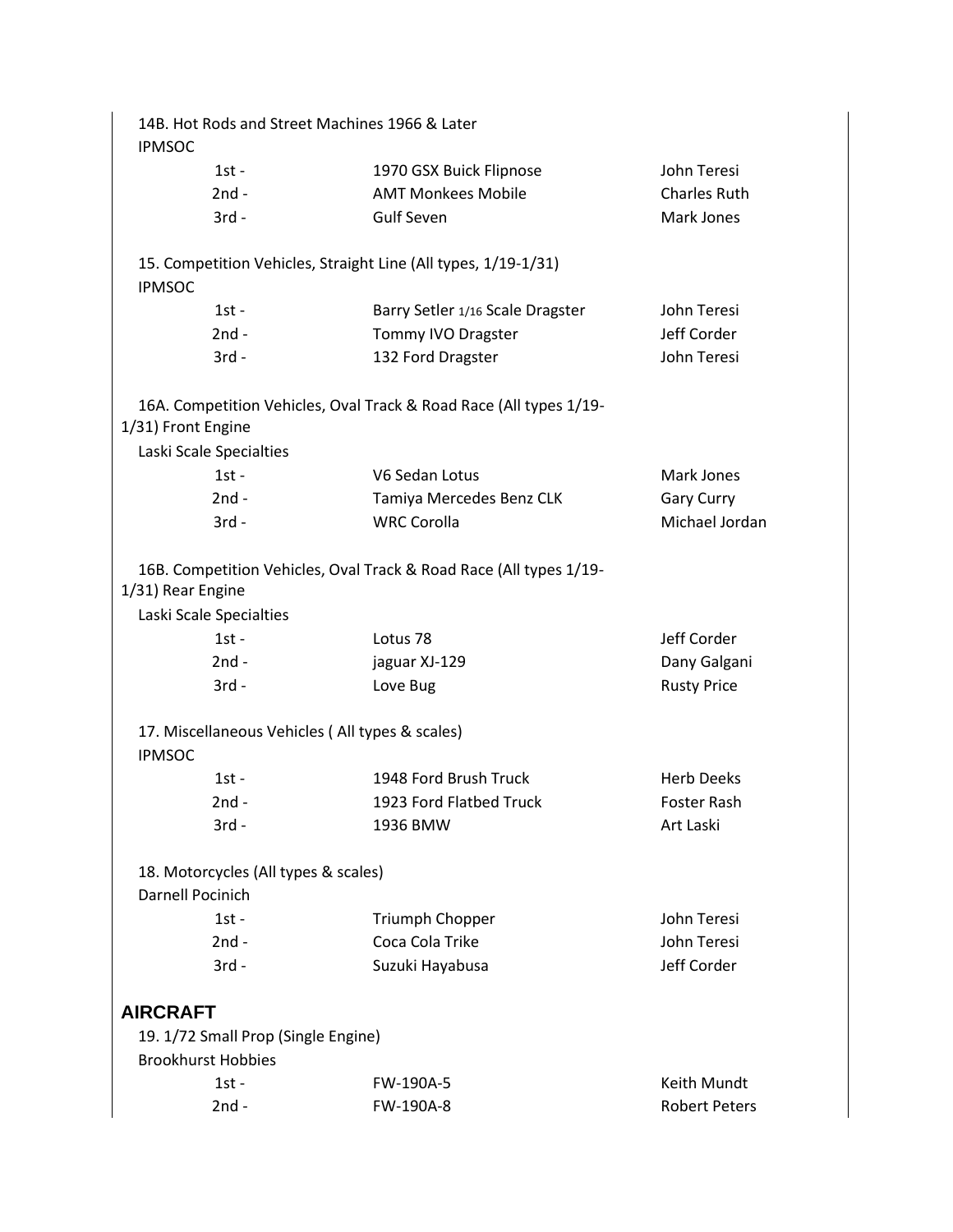| $3rd -$                                          | Spitfire MK VIII             | Julian English           |
|--------------------------------------------------|------------------------------|--------------------------|
| 20. 1/72 Medium Prop & Large Prop (Multi-Engine) |                              |                          |
| <b>Brookhurst Hobbies</b>                        |                              |                          |
| $1st -$                                          | <b>JU-52</b>                 | Barry Webb               |
| $2nd -$                                          | Bugatti 100P                 | <b>Barry Webb</b>        |
| $3rd -$                                          | DO-335A-6 Night Fighter      | <b>Tex Valdez</b>        |
| 21. 1/72 Jet (All types)                         |                              |                          |
| <b>Brookhurst Hobbies</b>                        |                              |                          |
| $1st -$                                          | F9F Panther                  | Manny Gutsche            |
| $2nd -$                                          | Horton HO-229                | <b>Robert Peters</b>     |
| $3rd -$                                          | F-100C                       | <b>Barry Webb</b>        |
| 22A. 1/48 Small Prop (Single Engine) Allied      |                              |                          |
| <b>Military Hobbies</b>                          |                              |                          |
| $1st -$                                          | P-51 Mustang D-Day           | Josh Nachtigal           |
| $2nd -$                                          | P-51D Donna Mite             | Mark Rezac               |
| $3rd -$                                          | p-51D Fighting Lady Iwo Jima | Mark Rezac               |
| 22B. 1/48 Small Prop (Single Engine)             |                              |                          |
| <b>Military Hobbies</b>                          |                              |                          |
| $1st -$                                          | BF-109G-6                    | <b>Brian Tomasin</b>     |
| $2nd -$                                          | BF-109G-6                    | Douglas Ramos            |
| $3rd -$                                          | KI-61 Hein Tony              | Craig Brown              |
| 22C. 1/48 Small Prop (Single Engine)             |                              |                          |
| <b>Military Hobbies</b>                          |                              |                          |
| $1st -$                                          | Vietnamese A-1H Sky Raider   | Jim Wechsler             |
| $2nd -$                                          | T-34B Mentor                 | Dennis Henry             |
| $3rd -$                                          | Spitfire MK XIV E            | Don Hayes                |
| 23. 1/48 Medium Prop & Large Prop (Multi-Engine) |                              |                          |
| <b>Bob Penikas</b>                               |                              |                          |
| $1st -$                                          | <b>JU-88</b>                 | <b>Brian Tomasin</b>     |
| $2nd -$                                          | P-38 Lightning               | Mike Brown               |
| $3rd -$                                          | <b>Bristol Beaufighter</b>   | Jim Frye                 |
| 24A. 1/48 Jet (All types) US Made                |                              |                          |
| Pasadena Modelers Society                        |                              |                          |
| $1st -$                                          | Monogram B-58A Hustler       | <b>Dennis Mermillied</b> |
| $2nd -$                                          | F-14A Tomcat                 | Peter Long               |
| $3rd -$                                          | F9F Panther                  | Craig Brown              |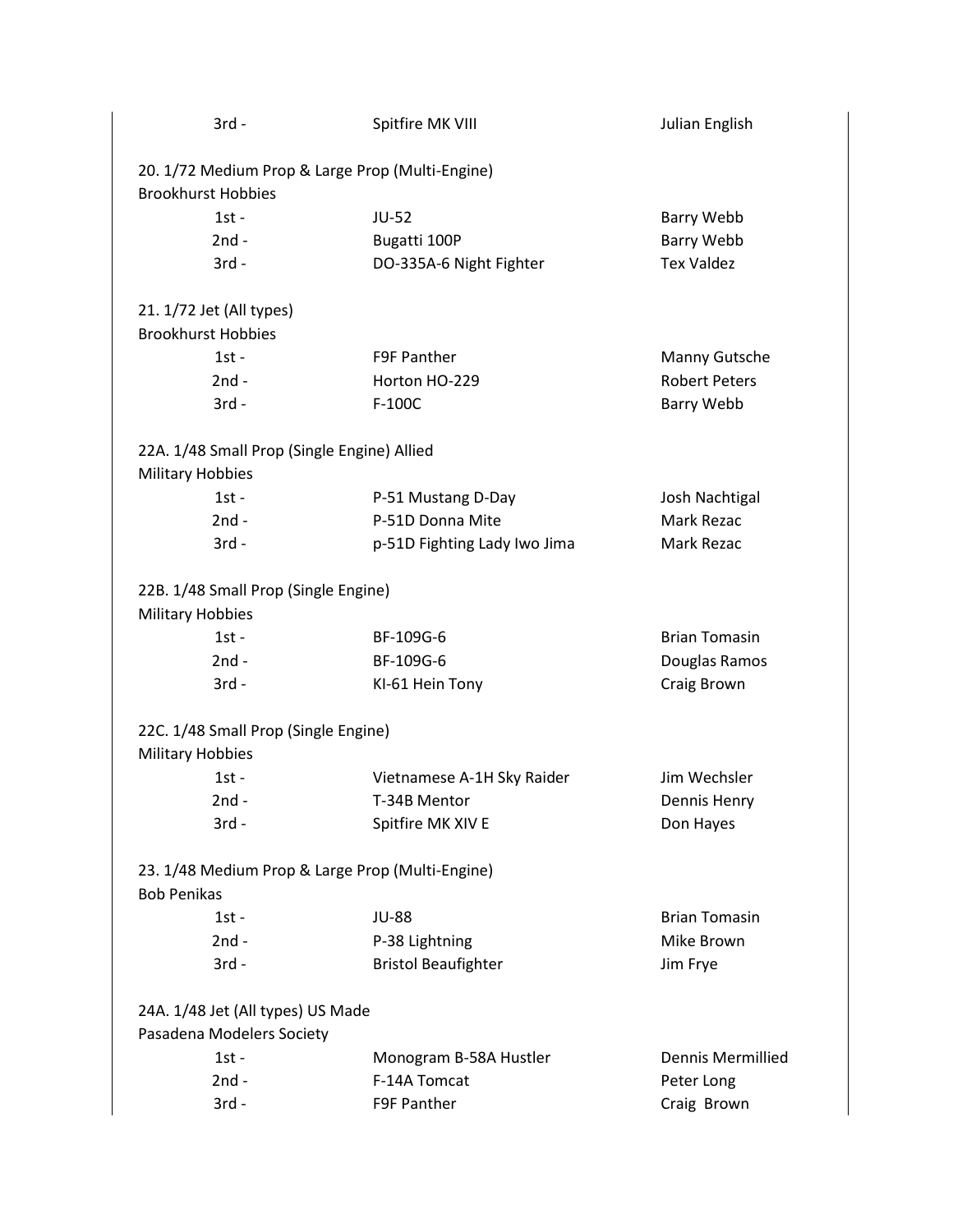|                         | 24B. 1/48 Jet (All types) Non-US Made                |                          |                       |
|-------------------------|------------------------------------------------------|--------------------------|-----------------------|
|                         | Pasadena Modelers Society                            |                          |                       |
|                         | $1st -$                                              | MIG-25 PD Foxbat         | Jeff Thomsen          |
|                         | $2nd -$                                              | SU-33 Sea Flanker        | Jim Wechsler          |
|                         | $3rd -$                                              | Rafale M                 | Anthony Wan           |
|                         | 25. Small Scale Aircraft (All types, 1/73 & smaller) |                          |                       |
| Dennis Henry            |                                                      |                          |                       |
|                         | $1st -$                                              | <b>MD-80</b>             | Jeff Hunter           |
|                         | $2nd -$                                              | Boeing 767               | Jeff Hunter           |
|                         | $3rd -$                                              | <b>FA-18A</b>            | Dennis Henry          |
|                         | 26A. 1/32 Scale & Larger Props Allied                |                          |                       |
| <b>Military Hobbies</b> |                                                      |                          |                       |
|                         | $1st -$                                              | F6F-3 Hellcat            | <b>Brian Tomasin</b>  |
|                         | $2nd -$                                              | P-51D "Miss B Having"    | Oliver Galgani        |
|                         | $3rd -$                                              | Kittyhawk Kingfisher     | Douglas Ramos         |
|                         | 26B. 1/32 Scale & Larger Props Axis                  |                          |                       |
| <b>Military Hobbies</b> |                                                      |                          |                       |
|                         | $1st -$                                              | A6M2-K Trainer           | Kieth Mundt           |
|                         | $2nd -$                                              | Junkers D.1              | <b>Terry Baylor</b>   |
|                         | $3rd -$                                              | Eduard BF-109E-4         | <b>Steve Traversi</b> |
|                         | 27. 1/32 Scale & Larger Jets                         |                          |                       |
| <b>Military Hobbies</b> |                                                      |                          |                       |
|                         | $1st -$                                              | Mig-29 Fulcrum           | <b>Tey Valadez</b>    |
|                         | $2nd -$                                              | ME-262 B1                | Douglas Ramos         |
|                         | $3rd -$                                              | F-4 Phantom Japan        | Celaleddin Aydogan    |
| <b>IPMSOC</b>           | 28. 1/48 and Smaller Biplanes, Fabric & Rigged       |                          |                       |
|                         | $1st -$                                              | Albatros D.V.            | Joe Lomusio           |
|                         | $2nd -$                                              | <b>Airfix Walrus</b>     | Douglas Ramos         |
|                         | $3rd -$                                              | Hanza Brandenberg W.29   | Joe Lomusio           |
| <b>IPMSOC</b>           | 29. 1/47 and Large Biplanes, Fabric & Rigged         |                          |                       |
|                         | $1st -$                                              | Gotha G.1. Wingnut Wings | <b>Terry Baylor</b>   |
|                         | $2nd -$                                              | Rumpler C IV Late        | <b>Terry Baylor</b>   |
|                         | $3rd -$                                              | Nieuport 17 C-1          | Joe Lomusio           |
|                         |                                                      |                          |                       |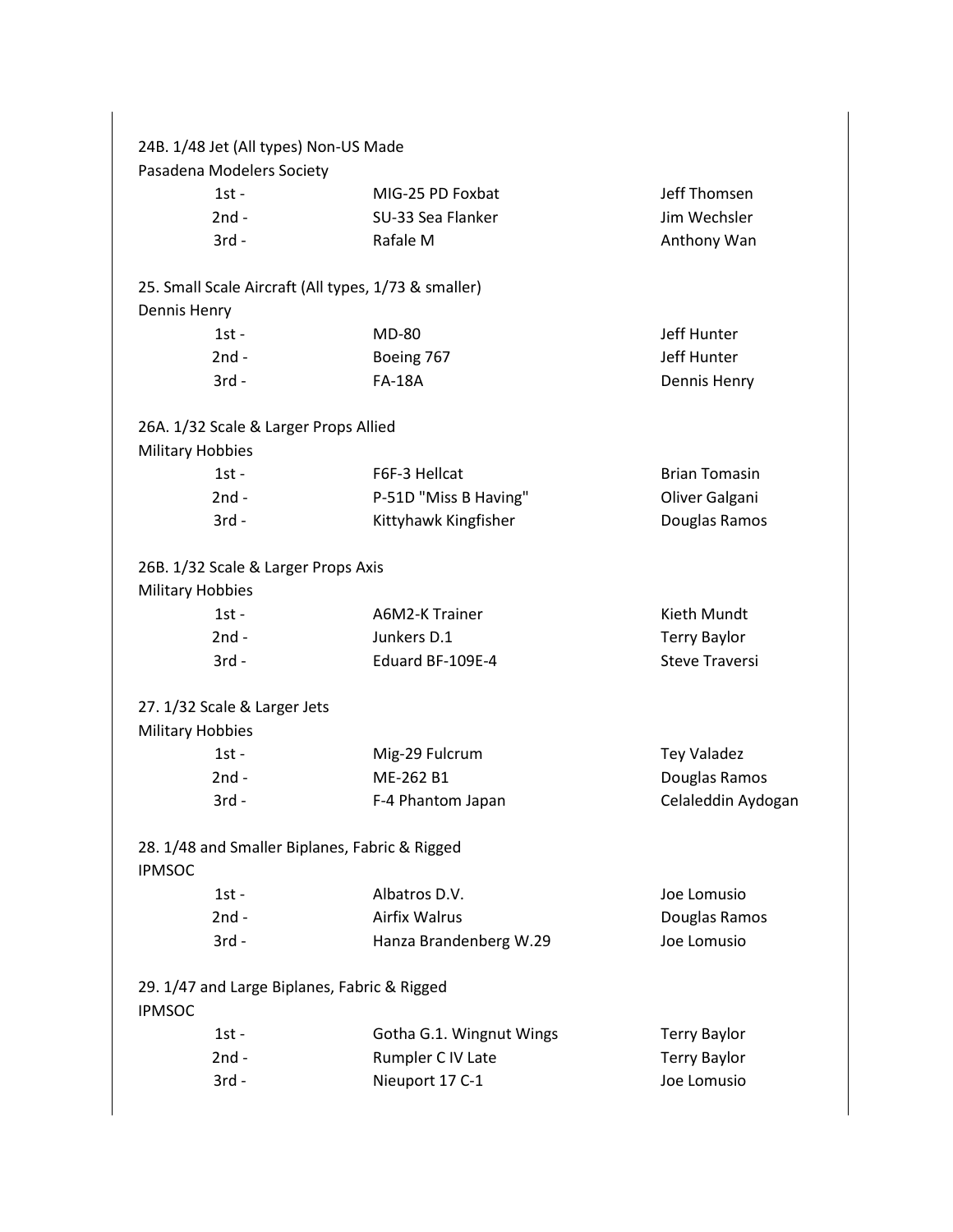| 30. Rotary Wings (All types and scales)<br><b>Darnell Pocinich</b> |                                                                       |                       |
|--------------------------------------------------------------------|-----------------------------------------------------------------------|-----------------------|
| $1st -$                                                            | CH-54A Skycrane                                                       | Randy Rothhaar        |
| $2nd -$                                                            | Italeri H-21C Shawnee                                                 | Dennis Mermilliod     |
| $3rd -$                                                            | Academy AH-64 Apache                                                  | <b>Eric Rios</b>      |
| <b>DIORAMAS</b>                                                    |                                                                       |                       |
| sq. in.max                                                         | 31. Vignettes, No more than five (5) figures and one (1) Vehicle. 144 |                       |
| <b>Terry Huber</b>                                                 |                                                                       |                       |
| $1st -$                                                            | The War to End All Wars                                               | Mike Armstrong        |
| $2nd -$                                                            | T-34/76 Vignette                                                      | <b>Bill Evans</b>     |
| $3rd -$                                                            | French EB-90 Algerian Civil War                                       | <b>Kevin Collins</b>  |
| 32. Military Dioramas (All types and scales)<br>The Eastern Front  |                                                                       |                       |
| $1st -$                                                            | Keep it Coming Red Ball Express                                       | Shawn Hays            |
| $2nd -$                                                            | Fort Drum "The Concrete                                               | Norm Leubkev          |
|                                                                    | Battleship"                                                           |                       |
| $3rd -$                                                            | <b>Distraction From War</b>                                           | Gerald Takahashi      |
| Darnell Pocinich                                                   | 33. Sci-Fi and Miscellaneous (All types and scales)                   |                       |
| $1st -$                                                            | Compas Mentis Mechanika                                               | Janan Ferdosi         |
| $2nd -$                                                            | <b>Guntank Early Type</b>                                             | Gerald Takahashi      |
| $3rd -$                                                            | <b>Chaos Sourcerer</b>                                                | <b>Grant Mayberry</b> |
| <b>FIGURES</b>                                                     |                                                                       |                       |
| 34.79 mm & Smaller (All types)<br><b>IPMSOC</b>                    |                                                                       |                       |
| $1st -$                                                            | Navy Diver                                                            | Jim Stute             |
| $2nd -$                                                            | <b>Fighter Pilot</b>                                                  | Thomas Le             |
| $3rd -$                                                            | Col. Chamberlain                                                      | Peter Ledesma         |
| 35.80 mm -150 mm (All types)<br><b>IPMSOC</b>                      |                                                                       |                       |
| $1st -$                                                            | Wermacht Panzer Commander                                             | <b>Tey Valadez</b>    |
| $2nd -$                                                            | N/A                                                                   |                       |
| $3rd -$                                                            | N/A                                                                   |                       |
| 36. 151 mm & Larger (All types)<br><b>IPMSOC</b>                   |                                                                       |                       |
| $1st -$                                                            | <b>RAF Pilot</b>                                                      | Peter Ledesma         |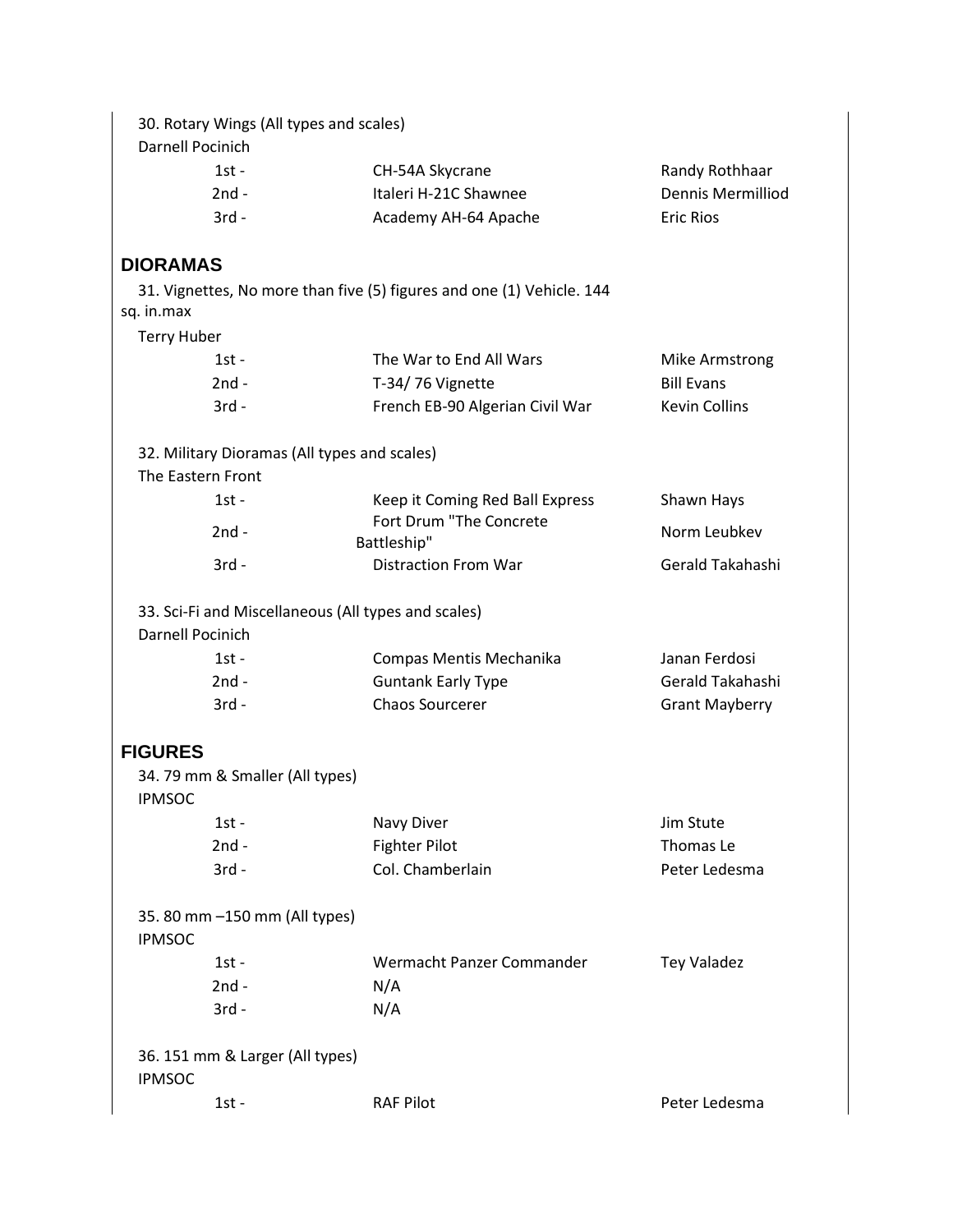|                                  | 2nd -                                                   | Yoda                                                                  | Mike Armstrong         |
|----------------------------------|---------------------------------------------------------|-----------------------------------------------------------------------|------------------------|
|                                  | $3rd -$                                                 | Old Guard 1815                                                        | Jim Stute              |
|                                  |                                                         |                                                                       |                        |
| <b>SCI-FI &amp; FANTASY</b>      |                                                         |                                                                       |                        |
|                                  | 37. Sci-Fi/Fantasy Figures (Biologic Types, All scales) |                                                                       |                        |
| <b>IPMSOC</b>                    |                                                         |                                                                       |                        |
|                                  | $1st -$                                                 | Kappa - Gajiris                                                       | Kunio Imaizumi         |
|                                  | $2nd -$                                                 | Gandalf the Gray-Dismounted                                           | John Brubaker          |
|                                  | $3rd -$                                                 | Goblin Lamp                                                           | Dave McGowen           |
| <b>IPMSOC</b>                    |                                                         | 38A. Robotic, Mech & Gundam (Non-Biologic Types, All scales) Large    |                        |
|                                  | $1st -$                                                 | Mad Mal                                                               | <b>Freddy Torres</b>   |
|                                  | $2nd -$                                                 | The Twins                                                             | Than Ngo               |
|                                  | $3rd -$                                                 | Dom Barrage                                                           | <b>Clement Eng</b>     |
| <b>IPMSOC</b>                    |                                                         | 38B. Robotic, Mech & Gundam (Non-Biologic Types, All scales) Small    |                        |
|                                  | $1st -$                                                 | Mecha Bear                                                            | Jonathan Alejandro     |
|                                  | $2nd -$                                                 | RX-78-3 Gundam Head                                                   | <b>Clement Eng</b>     |
|                                  | $3rd -$                                                 | Woundwort                                                             | Angel De La Cruz       |
| Star Trek, Anime, Space<br>Posse | South OC Insane Model                                   | 39A. Sci-Fi/Fantasy & Real Spacecraft (All types & scales) Star Wars, |                        |
|                                  | $1st -$                                                 | Hemzerad clan Astro Cruiser                                           | Than Ngo               |
|                                  | $2nd -$                                                 | <b>Centennial of Naval Aviation VF-15</b>                             | Dan Salas              |
|                                  | $3rd -$                                                 | Star Wars X-Wing                                                      | <b>Steve Traversi</b>  |
| Posse                            | South OC Insane Model                                   | 39B. Sci-Fi/Fantasy & Real Spacecraft (All types & scales) Other      |                        |
|                                  | $1st -$                                                 | Neutral Zone Smuggler /<br>Bloodmoon                                  | <b>Bill Evans</b>      |
|                                  | $2nd -$                                                 | <b>Bang Hammer Assault Tank</b>                                       | Jim Wechsler           |
|                                  | $3rd -$                                                 | V-2 Rocket                                                            | Joe Zablocki           |
| <b>OTHER</b><br><b>IPMSOC</b>    | 40. Humor in Modeling (All types and scales)<br>$1st -$ | <b>Monster Movie Night</b>                                            | <b>Chandra Stewart</b> |
|                                  | $2nd -$                                                 | No More Burritos                                                      | Jim Wechsler           |
|                                  |                                                         |                                                                       |                        |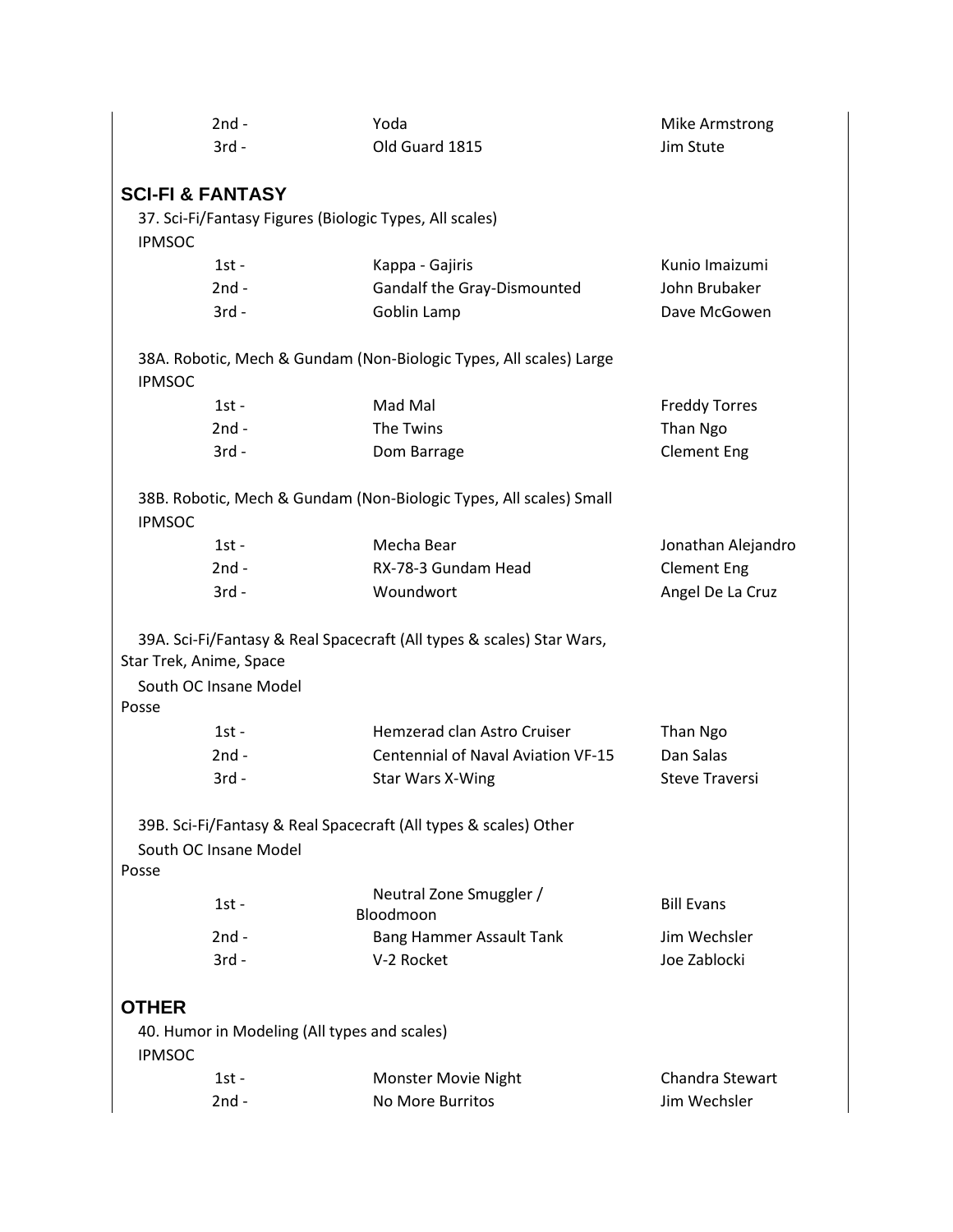|                      | $3rd -$                               | Wartoons Tiger I                                                                                                                                    | <b>Kevin Collins</b>     |
|----------------------|---------------------------------------|-----------------------------------------------------------------------------------------------------------------------------------------------------|--------------------------|
| <b>IPMSOC</b>        |                                       | 41. Miscellaneous (Anything that doesn't fit elsewhere)                                                                                             |                          |
|                      | $1st -$                               | Viper MKII VFA-103                                                                                                                                  | Oliver Galgani           |
|                      | $2nd -$                               | BMW-003E Jet Engine                                                                                                                                 | <b>Tex Valadez</b>       |
|                      | $3rd -$                               | MQ-9 Reaper Drone                                                                                                                                   | <b>Roger Encarnacion</b> |
|                      |                                       |                                                                                                                                                     |                          |
|                      | 288 sq. in. max. (All types & scales) | 42. Collections - five (5) or more closely related models presented as<br>one entry. Entries limited to either no more then 12 individual models or |                          |
| <b>IPMSOC</b>        |                                       |                                                                                                                                                     |                          |
|                      | $1st -$                               | A6M Zero Collection                                                                                                                                 | Julian English           |
|                      | $2nd -$                               | Imperialia Aeronautica                                                                                                                              | Than Ngo                 |
|                      | $3rd -$                               | Chew Can Diorama/ Vignette Coll                                                                                                                     | Pat Cohen                |
| 12)                  | <b>JUNIORS</b> (Up to Age             |                                                                                                                                                     |                          |
| <b>IPMSOC</b>        | 43. Junior (All Types & Scales)       |                                                                                                                                                     |                          |
|                      | $1st -$                               | 78 JGSDF                                                                                                                                            | Leo Maida                |
|                      | $2nd -$                               | French Navy                                                                                                                                         | Sasha Bright             |
|                      | $3rd -$                               | <b>Sherman Tank</b>                                                                                                                                 | Rommel Salazar           |
| $-17)$               | YOUNG ADULTS(Ages 13                  |                                                                                                                                                     |                          |
| <b>IPMSOC</b>        | 44. Young Adult (All Types & Scales)  |                                                                                                                                                     |                          |
|                      | $1st -$                               | White Unicorn                                                                                                                                       | Brooklyn Bogdan          |
|                      | $2nd -$                               | $P-40$                                                                                                                                              | Giada Cuesta             |
|                      | 3rd -                                 | N/A                                                                                                                                                 |                          |
|                      |                                       |                                                                                                                                                     |                          |
|                      | <b>BEST OF AWARDS</b>                 |                                                                                                                                                     |                          |
| <b>Best Aircraft</b> |                                       |                                                                                                                                                     |                          |
|                      | Those Gundam Guys                     | A6M2-K Zero Trainer                                                                                                                                 | Keith Mundt              |
|                      | <b>Best Automotive Subject</b>        |                                                                                                                                                     |                          |
|                      | <b>ICON Automotive</b>                | V-6 Seven                                                                                                                                           | Mark Jones               |
| Miniatures           |                                       |                                                                                                                                                     |                          |
| <b>Best Figure</b>   |                                       |                                                                                                                                                     |                          |
|                      | Dan & Shelby Matthews                 | <b>RAF Pilot</b>                                                                                                                                    | Peter Ledesma            |
|                      | <b>Best Military Vehicle</b>          |                                                                                                                                                     |                          |
| SoCal AMPS           |                                       | Tiran 6 tank                                                                                                                                        | Konrad Schreirer         |
| Best Sci-Fi/Fantasy  |                                       |                                                                                                                                                     |                          |
|                      |                                       |                                                                                                                                                     |                          |